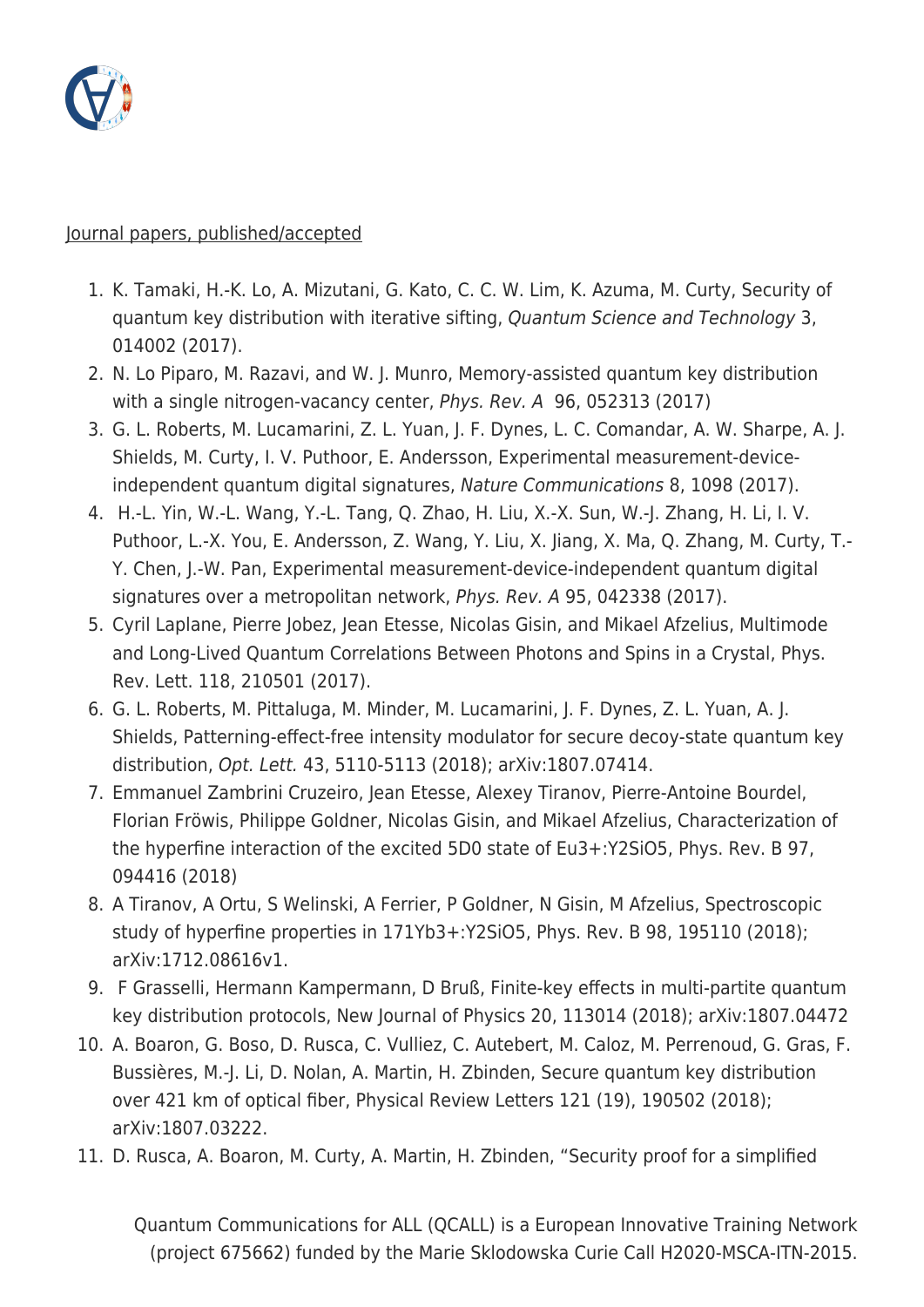

BB84-like QKD protocol", Physical Review A 98, 052336 (2018); arXiv:1808.08259.

- 12. A. Ortu, A. Tiranov, S. Welinski, F. Fröwis, N. Gisin, A. Ferrier, P. Goldner, and M. Afzelius, Simultaneous coherence enhancement of optical and microwave transitions in solid-state electronic spins, Nature Materials 17, 671–675 (2018).
- 13. F. Grünenfelder, A. Boaron, D. Rusca, A. Martin, and H. Zbinden, Simple and high-speed polarization-based QKD, Appl. Phys. Lett. 112 (5), 051108 (2018).
- 14. D. Rusca, A. Boaron, F. Grünenfelder, A. Martin, and H. Zbinden, Finite-key analysis for the 1-decoy state QKD protocol, Appl. Phys. Lett. 112, 171104 (2018).
- 15. A. Boaron, B. Korzh, R. Houlmann, G. Boso, D. Rusca, S. Gray, M.-J. Li, D. Nolan, A. Martin, and H. Zbinden, Simple 2.5 GHz time-bin quantum key distribution, Appl. Phys. Lett. 112, 171108 (2018).
- 16. Á. Navarrete, W. Wang, F. Xu, and M. Curty, Characterizing multi-photon quantum interference with practical light sources and threshold single-photon detectors, New J. Phys. 20, 043018 (2018).
- 17. N. Lo Piparo, N. Sinclair and M. Razavi, Memory-assisted quantum key distribution resilient against multiple-excitation effects, Quantum Science and Technology 3, 014009 (2018).
- 18. W. Wang, K. Tamaki, M. Curty, "Finite-key security analysis for quantum key distribution with leaky sources", New J. Phys. 20, 083027 (2018).
- 19. M. Pereira, M. Curty and K. Tamaki, "Quantum key distribution with flawed and leaky sources", npj Quantum Information 5, 62 (2019)
- 20. F. Grasselli and M. Curty "Practical decoy-state method for twin-field quantum key distribution", New Journal of Physics 21, 073001 (2019).
- 21. Minder, M.; Pittaluga, Mirko; Roberts, George Lloyd; Lucamarini, M.; Dynes, J. F.; Yuan, Z. L.; Shields, A. J. (2019): Experimental quantum key distribution beyond the repeaterless secret key capacity. In Nature Photon. DOI: 10.1038/s41566-019-0377-7.
- 22. Thomas Roger, Taofiq K. Paraïso, Innocenzo De Marco, Davide G. Marangon, Zhiliang Yuan, and Andrew J. Shields, "Real-time interferometric quantum random number generation on chip," J. Opt. Soc. Am. B 36, B137-B142 (2019)
- 23. T. K. Paraïso, I. De Marco, T. Roger, D. G. Marangon, J. F. Dynes, M. Lucamarini, Z. L. Yuan, and A. J. Shields. "A Modulator-Free Quantum Key Distribution Transmitter Chip." npj Quantum Information 5, Article number: 42 (2019)
- 24. F Grasselli, Á Navarrete and M Curty. "Asymmetric twin-field quantum key distribution", New J. Phys. 21, 113032 (2019)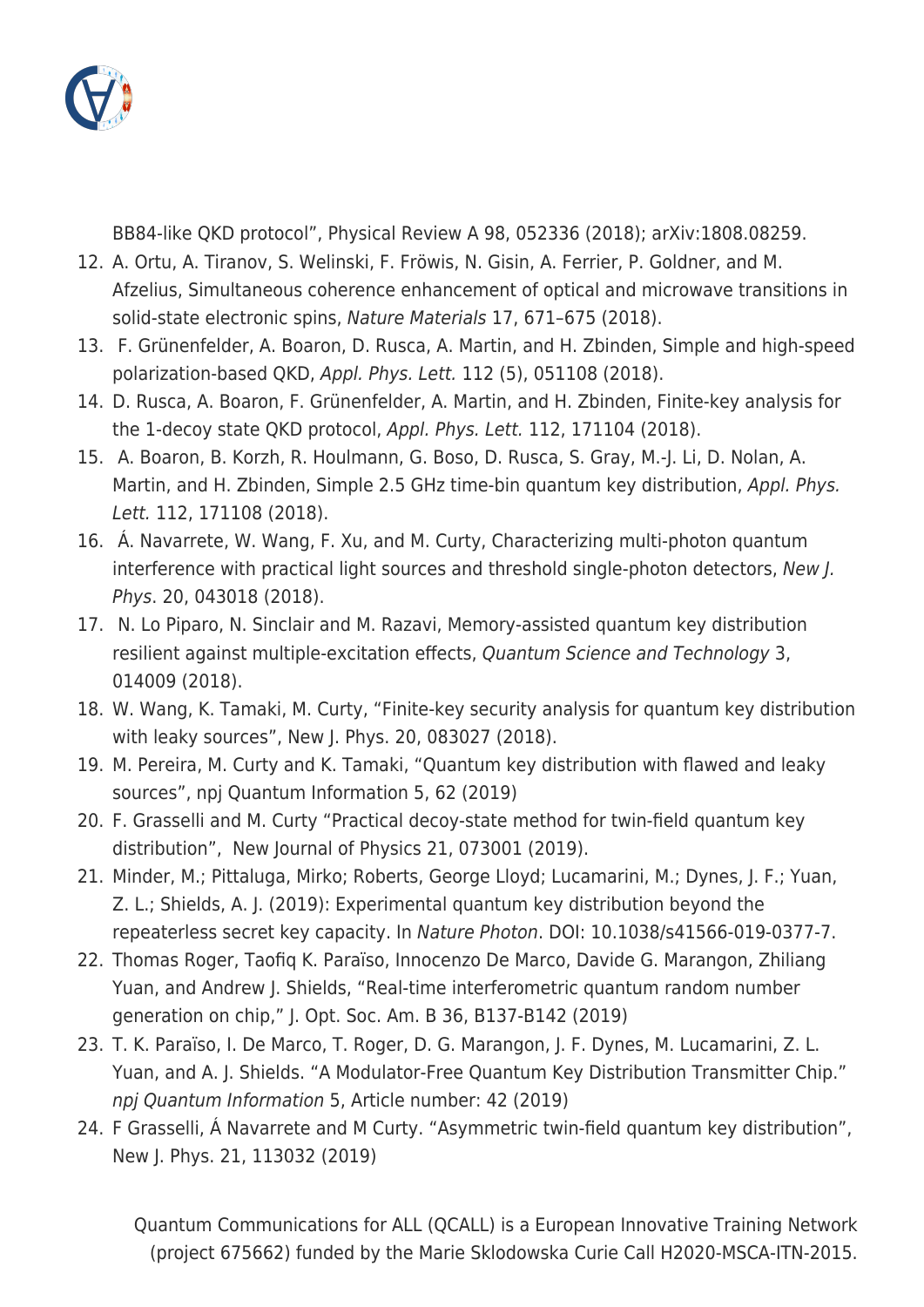

- 25. F Grasselli, H Kampermann and D Bruß. "Conference key agreement with single-photon interference", New J. Phys. 21 123002 (2019)
- 26. R. Trényi, K. Azuma and M. Curty, "Beating the repeaterless bound with adaptive measurement-device-independent quantum key distribution", New J. Phys. 21, 113052 (2019)
- 27. C. Liorni, H. Kampermann, D. Bruß, "Satellite-based links for Quantum Key Distribution: beam effects and weather dependence" (2019) , New Journal of Physics 21(9):093055 (2019)
- 28. S Ghorai, Ph Grangier, E Diamanti, and A Leverrier, Asymptotic Security of Continuous-Variable Quantum Key Distribution with a Discrete Modulation, Phys. Rev. X 9, 021059 (2019)
- 29. S Ghorai, E Diamanti, and ALeverrier, Composable security of two-way continuousvariable quantum key distribution without active symmetrization, Phys. Rev. A 99, 012311 (2019)
- 30. J. Djeylan Aktas, S. Wengerowsky,M. Lončarić, S Philipp Neumann, B, Liu, T Scheidl, G Currás Lorenzo, Ž. Samec, L Kling, A Qiu, M. Razavi, M Stipčević, J. G. Rarityand R Ursin, "A trusted node–free eight-user metropolitan quantum communication network", Science Advances, Vol. 6, no. 36, eaba0959, (2020)
- 31. W. Wang, K. Tamaki, M. Curty. "Measurement-device-independent quantum key distribution with leaky sources", Scientific Reports volume 11, 1678 (2021)
- 32. M. Businger, A. Tiranov, K. T. Kaczmarek, S. Welinski, Z. Zhang, A. Ferrier, P. Goldner, M. Afzelius, "Optical Spin-Wave Storage in a Solid-State Hybridized Electron-Nuclear Spin Ensemble", Phys. Rev. Lett. 124, 053606, (2020)
- 33. L. Tendick, H. Kampermann, D. Bruß, "Activation of Nonlocality in Bound Entanglement",Phys. Rev. Lett. 124, 050401 (2020)
- 34. Wei Li, Víctor Zapatero, Hao Tan, Kejin Wei, Hao Min, Wei-Yue Liu, Xiao Jiang, Sheng-Kai Liao, Cheng-Zhi Peng, Marcos Curty, Feihu Xu, Jian-Wei Pan, "Experimental Quantum Key Distribution Secure Against Malicious Devices", Phys. Rev. Applied 15, 034081 (2021)
- 35. Guillermo Currás-Lorenzo, Álvaro Navarrete, Koji Azuma, Go Kato, Marcos Curty, Mohsen Razavi, "Tight finite-key security for twin-field quantum key distribution", npj Quantum Information volume 7, Article number: 22 (2021)
- 36. Claire Autebert, Gaëtan Gras, Emna Amri, Matthieu Perrenoud, Misael Caloz, H. Zbinden, F. Bussières, "Direct measurement of the recovery time of superconducting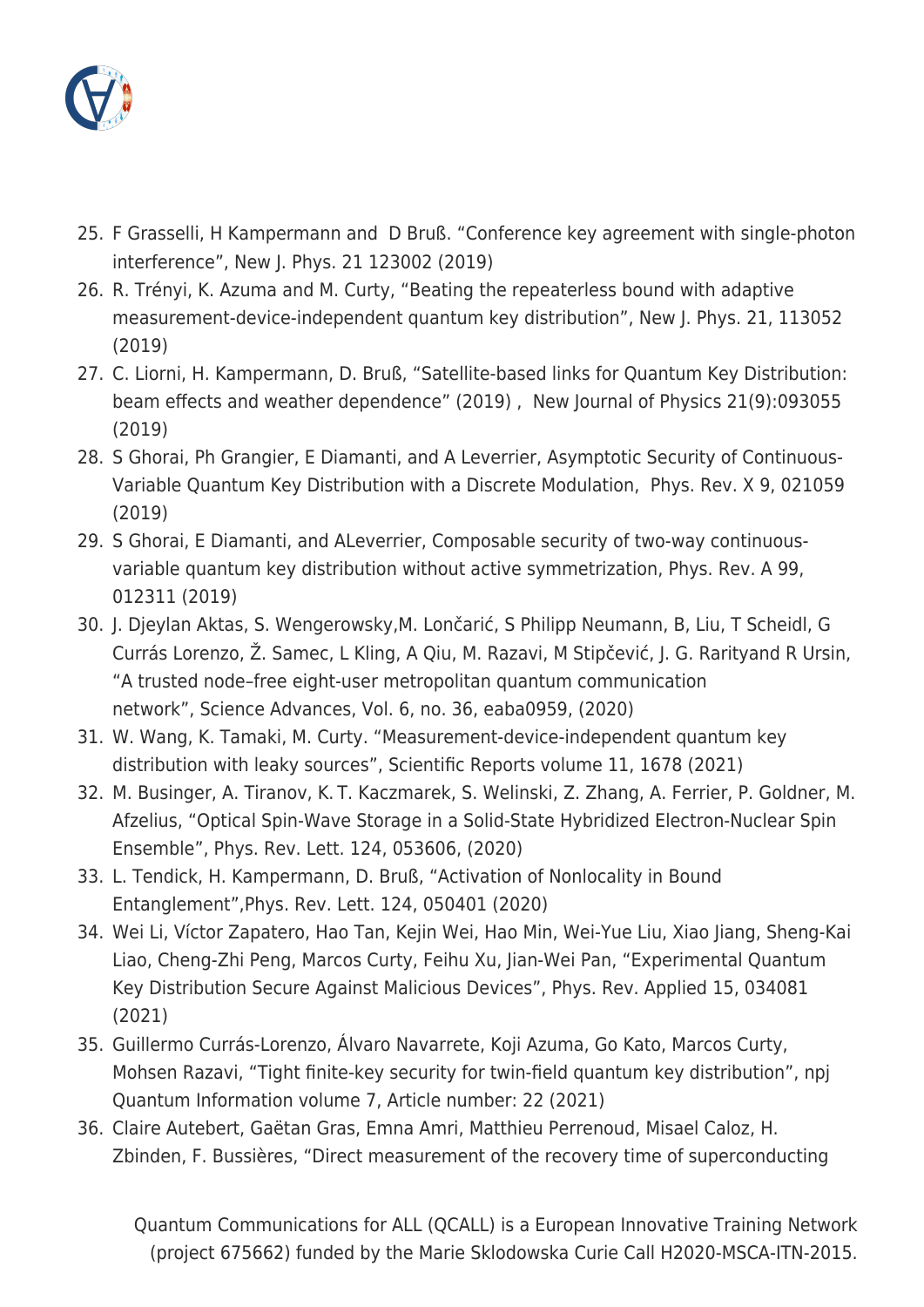

nanowire single-photon detectors", Journal of Applied Physics 128, 074504 (2020)

- 37. F. Grünenfelder, A. Boaron, D. Rusca, A. Martin, H. Zbinden, "Performance and security of 5 GHz repetition rate polarization-based quantum key distribution", Appl. Phys. Lett. 117, 144003 (2020)
- 38. J. González-Payo, R, Trényi, Weilong Wang, M. Curty, "Upper Security Bounds for Coherent-One-Way Quantum Key Distribution", Phys. Rev. Lett. 125, 260510 (2020)
- 39. Álvaro Navarrete, M. Pereira, M. Curty, K Tamaki, "Practical Quantum Key Distribution That is Secure Against Side Channels", Phys. Rev. Applied 15, 034072 (2021)
- 40. G Currás Lorenzo and M Razavi, Finite-key analysis for memory-assisted decoy-state quantum key distribution, New J. Phys. 22 103005 (2020)
- 41. G. Murta, F. Grasselli, H. Kampermann, D. Bruß, "Quantum Conference Key Agreement: A Review", Advancing Quantum Technologies – Chances and Challenges, (2020)
- 42. Gaëtan Gras, Davide Rusca, Hugo Zbinden, Félix Bussières, "Countermeasure Against Quantum Hacking Using Detection Statistics", Phys. Rev. Applied 15, 034052 (2021)
- 43. Guillermo Currás-Lorenzo, Lewis Wooltorton, Mohsen Razavi, "Twin-Field Quantum Key Distribution with Fully Discrete Phase Randomization", Phys. Rev. Applied 15, 014016 (2021)
- 44. M Pereira, Go Kato, Akihiro Mizutani, M Curty, Kiyoshi Tamaki, "Quantum key distribution with correlated sources", Science Advances, Vol. 6, no. 37 (2020)
- 45. Marco Avesani, Hamid Tebyanian, Paolo Villoresi, Giuseppe Vallone, "Semi-Device-Independent Heterodyne-based Quantum Random Number Generator", Phys. Rev. Applied 15, 034034 (2021)
- 46. R. I Woodward, Y. S. Lo, M Pittaluga, M Minder, T.K. Paraïso, M Lucamarini, "Gigahertz measurement-device-independent quantum key distribution using directly modulated lasers". npj Quantum Inf 7 (1) (2021)
- 47. G. Gras, N. Sultana, A. Huang, F. Bussières, V. Makarov and H. Zbinden, "Optical control of single-photon negative-feedback avalanche diode detector", J. App. Phys., vol. 127, 094502, 2020.
- 48. G. Gras, A. Martin, J. W. Choi and F. Bussières, "Quantum entropy model of an integrated Quantum-Random-Number-Generator chip", Phys. Rev. Appl., vol. 15, 054048, 2021.
- 49. M. Avesani, L. Calderaro, G. Foletto, C. Agnesi, F. Picciariello, F. B. L. Santagiustina, A. Scriminich, A. Stanco, F. Vedovato, M. Zahidy, G. Vallone, and P. Villoresi, "Resourceeffective quantum key distribution: a field trial in Padua city center",Optics Letters Vol.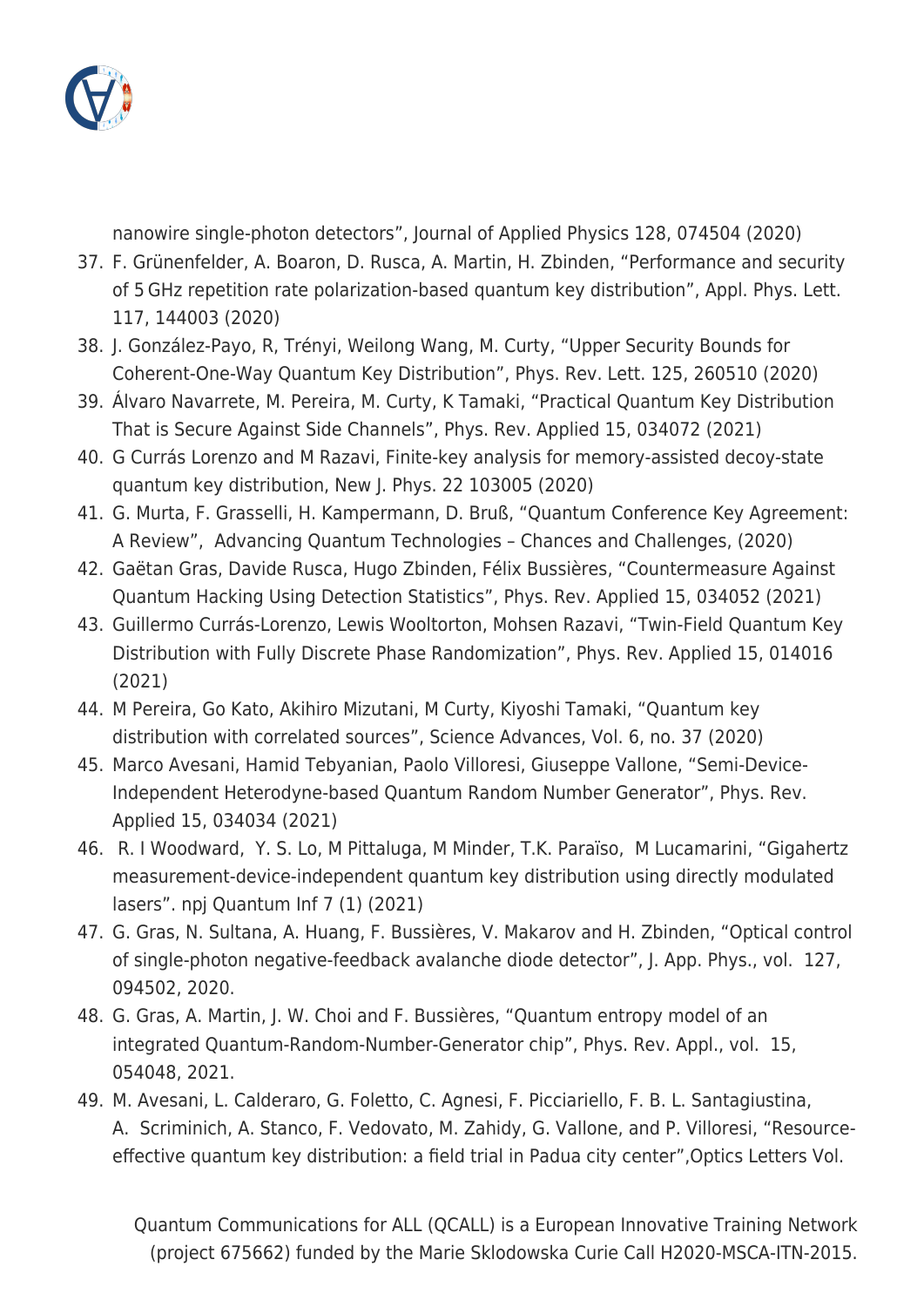

46, Issue 12, pp. 2848-2851 (2021)

- 50. G Foletto, M Padovan, M Avesani, H Tebyanian, P Villoresi, and G Vallone., "Experimental test of sequential weak measurements for certified quantum randomness extraction", Phys. Rev. A 103, 062206 (2021)
- 51. Ilaria Vagniluca, Beatrice Da Lio, D Rusca, Daniele Cozzolino, Yunhong Ding, Hugo Zbinden, Alessandro Zavatta, Leif K Oxenløwe, Davide Bacco, "Efficient time-bin encoding for practical high-dimensional quantum key distribution" Phys. Rev. Applied 14, 014051 (2020)
- 52. Nicolò Leone, Davide Rusca, Stefano Azzini, Giorgio Fontana, Fabio Acerbi, Alberto Gola, Alessandro Tontini, Nicola Massari, Hugo Zbinden, Lorenzo Pavesi, "An optical chip for self-testing quantum random number generation" APL Photonics 5, 101301 (2020)
- 53. F. Grasselli, G. Murta, H. Kampermann, and D. Bruß, "Entropy bounds for multiparty device-independent cryptography", PRX Quantum, vol. 2, p. 010308, (2021)
- 54. C Liorni, H Kampermann, D Bruß, "Quantum repeaters in space", New J. Phys. 23 053021 (2021)
- 55. J Etesse, A Holzäpfel, A Ortu, M Afzelius, Optical and spin manipulation of non-Kramers rare-earth ions in a weak magnetic field for quantum memory applications, Physical Review A 103 (2), 022618 (2021)
- 56. Jing and M. Razavi, Simple efficient decoders for quantum key distribution over quantum repeaters with encoding, Phys. Rev. Applied 15, 044027 (2021)
- 57. A. Vázquez-Castro, D. Rusca, and H. Zbinden, "Quantum Keyless Private Communication Versus Quantum Key Distribution for Space Links", Phys. Rev. Applied 16, 014006 (2021)
- 58. D. Rusca, T. van Himbeeck, A. Martin, J. Bohr Brask, W. Shi, St. Pironio, N. Brunner, H. Zbinden, "Self-testing quantum random-number generator based on an energy bound", Phys. Rev. A 100, 062338 (2019)
- 59. Xiaoqing Zhong, Jianyong Hu, Marcos Curty, Li Qian, and Hoi-Kwong Lo, "Proof-of-Principle Experimental Demonstration of Twin-Field Type Quantum Key Distribution", Phys. Rev. Lett. 123, 100506 (2019)
- 60. M. Curty, K. Azuma, H.-K. Lo, "Simple security proof of twin-field type quantum key distribution protocol", npj Quantum Information volume 5, Article number: 64 (2019)
- 61. S. Bahrani, O Elmabrok, G Currás Lorenzo and M Razavi, "Wavelength Assignment in Quantum Access Networks with Hybrid Wireless-Fiber Links", J. Opt. Soc. Am. B 36, B99- B108 (2019)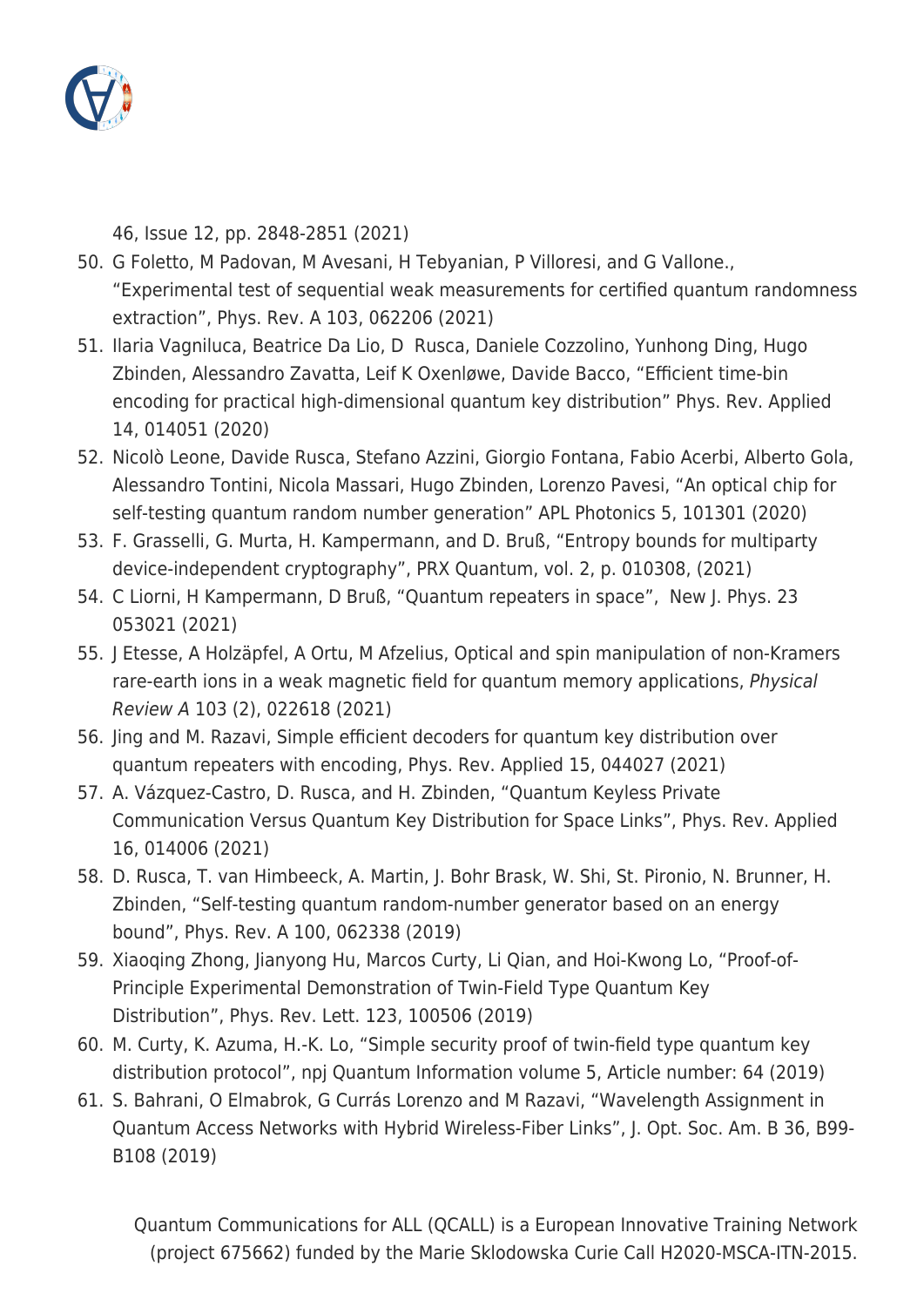

- 62. C Agnesi, M Avesani, L Calderaro, A Stanco, G Foletto, M Zahidy, A Scriminich, F Vedovato, G Vallone, P Villoresi "Simple Quantum Key Distribution with qubit-based synchronization and a self-compensating polarization encoder", Optica 7, 284-290 (2020)
- 63. S. Pirandola, U. L. Andersen, L. Banchi, M. Berta, D. Bunandar, R. Colbeck, D. Englund, T. Gehring, C. Lupo, C. Ottaviani, J. L. Pereira, M. Razavi, J. Shamsul Shaari, M. Tomamichel, V. C. Usenko, G. Vallone, P. Villoresi, P. Wallden, "Advances in quantum cryptography", Adv. Opt. Photon. 12, 1012-1236 (2020)
- 64. G. Currás-Lorenzo, Á. Navarrete, M. Pereira and K. Tamaki, "Finite-key analysis of losstolerant quantum key distribution based on random sampling theory", Phys. Rev. A 104, 012406 (2021)
- 65. R. Trényi and N. Lütkenhaus, "Beating direct transmission bounds for quantum key distribution with a multiple quantum memory station ", Phys. Rev. A 101, 012325 (2020)
- 66. M Proietti, J Ho, F Grasselli, P Barrow, M Malik A Fedrizz, "Experimental quantum conference key agreement". Science Advances, Vol. 7, no. 23, eabe0395 (2021)
- 67. Y. Jing, D. Alsina, and M. Razavi, "Quantum Key Distribution Over Quantum Repeaters with Encoding: Using Error Detection as an Effective Postselection Tool", Phys. Rev. Applied 14, 064037 (2020)
- 68. D. Rusca, H. Tebyanian, A. Martin, and H. Zbinden , "Fast self-testing quantum random number generator based on homodyne detection", Applied Physics Letters 116, 264004 (2020)
- 69. A.Huang, Ál. Navarrete, Shi-Hai Sun, P. Chaiwongkhot, M. Curty, and V. Makarov. "Laser-Seeding Attack in Quantum Key Distribution", Phys. Rev. Applied 12, 064043 (2019)

## Journal papers, under review

- 1. M. Curty and H. K. Lo, Foiling covert channels and malicious classical post-processing units in quantum key distribution, submitted to npj Quantum Information., available as preprint at arXiv:1711.08724.
- 2. A. Mizutani, G. Kato, K. Azuma, M. Curty, R. Ikuta, T. Yamamoto, N. Imoto, H.-K. Lo, K. Tamaki, "Quantum key distribution with setting-choice-independently correlated light sources", submitted to npj Quantum Information (2018), available as preprint arXiv:1803.09484.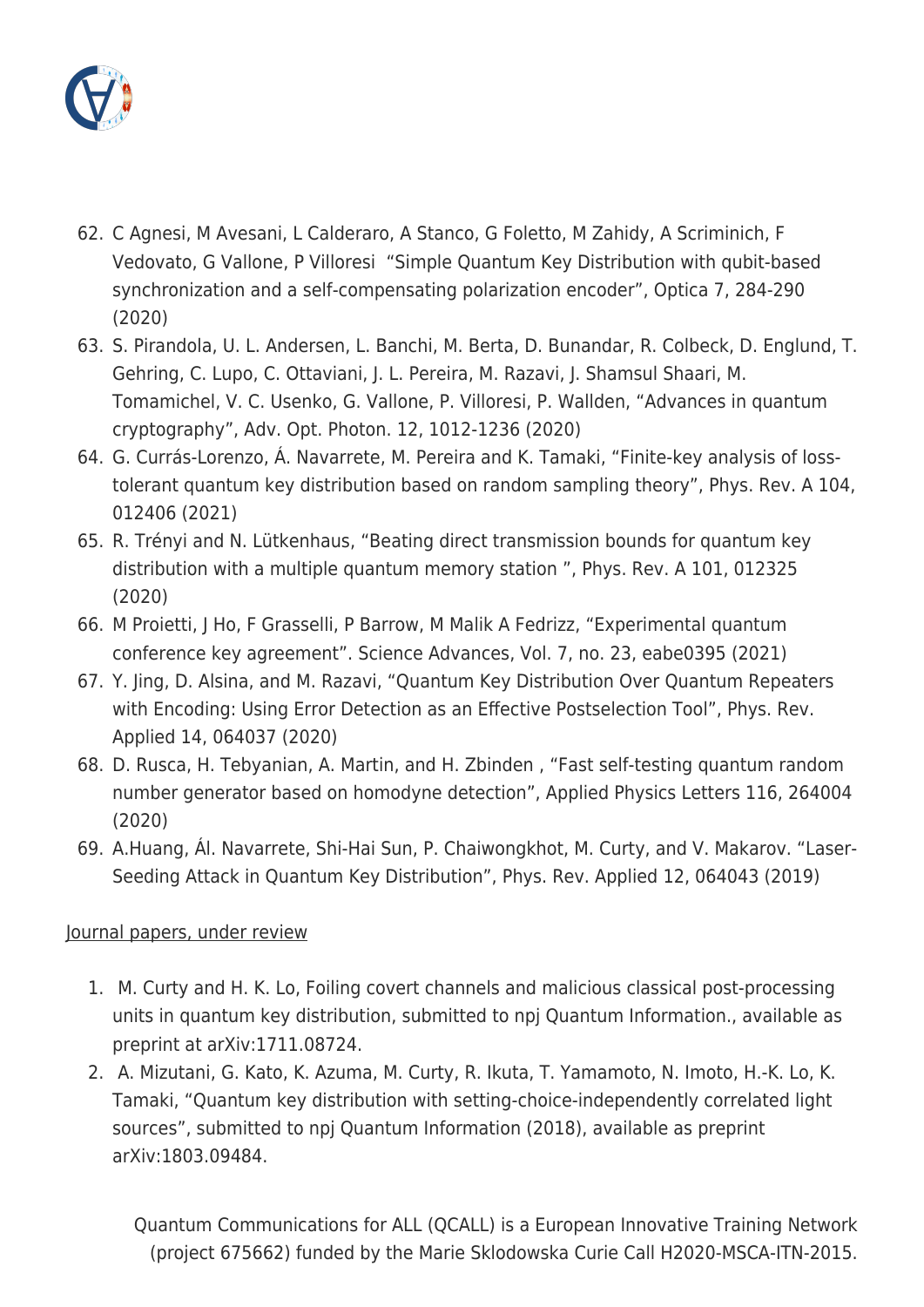

- 3. C. Li, M. Curty, F. Xu, O. Bedroya, H.-K. Lo, "Secure quantum communication in the presence of phase and polarization dependent loss", submitted to PRA (2018), available as preprint arXiv:1807.04377 (2018).
- 4. M. Avesani, L. Calderaro, M. Schiavon, A. Stanco, C. Agnesi, A. Santamato, M. Zahidy, A. Scriminich, G. Foletto, G. Contestabile, M. Chiesa, D. Rotta, M. Artiglia, A. Montanaro, M. Romagnoli, V. Sorianello, F. Vedovato, G. Vallone, and P. Villoresi "Full daylight quantum-key distribution at 1550 nm enabled by integrated silicon photonics" [arXiv:1907.10039](https://arxiv.org/abs/1907.10039)
- 5. C Clivati, A Meda, S Donadello, S Virzì, M Genovese, L Marco, M AFilippo, M Pittaluga, Z.L Yuan, A .J. Shields, M Lucamarini, I.P. Degiovanni, D Calonico, " Coherent phase transfer for real-world twin-field quantum key distribution" http://arxiv.org/pdf/2012.15199v1.
- 6. M Pittaluga, M Minder, M Lucamarini, M Sanzaro, R.I. Woodward, M.J. Li, "600 km repeater-like quantum communications with dual-band stabilisation" http://arxiv.org/pdf/2012.15099v1. In press at Nature Photonics
- 7. N. Vyas, R. All Deaume, "Everlasting Secure Key Agreement with performance beyond QKD in a Quantum Computational Hybrid security model", arXiv:2004.10173
- 8. H. Tebyanian, M Zahidy, M Avesani, A Stanco, P Villoresi, G Vallone, "Practical Semi-Device Independent Randomness Generation Based on Quantum State's Indistinguishibility"arXiv:2104.11137.
- 9. H. Tebyanian, M. Avesani, and G. Vallone, P. Villoresi, "Semi-device independent randomness from d-outcome continuous variable detection" (2020), https://arxiv.org/abs/2009. 08897
- 10. M. Avesani, H. Tebyanian, P. Villoresi, and G. Vallone, "Unbounded randomness from uncharacterized sources," (2020), https://arxiv.org/abs/2010.05798.
- 11. R. Trényi and M. Curty, "Zero-error attack against coherent-one-way quantum key distribution" submitted to Quantum, preprint arXiv:2101.07192 (2021)

## Conference Presentations

- 1. N Vyas, Hybrid quantum cryptography: everlasting security with performances beyond QKD, Journées Informatique Quantique, Bordeaux, France (2017)
- 2. D. Rusca, G Gras, A Boaron, J Brask, A Martin, N Brunner and H Zbinden, Recent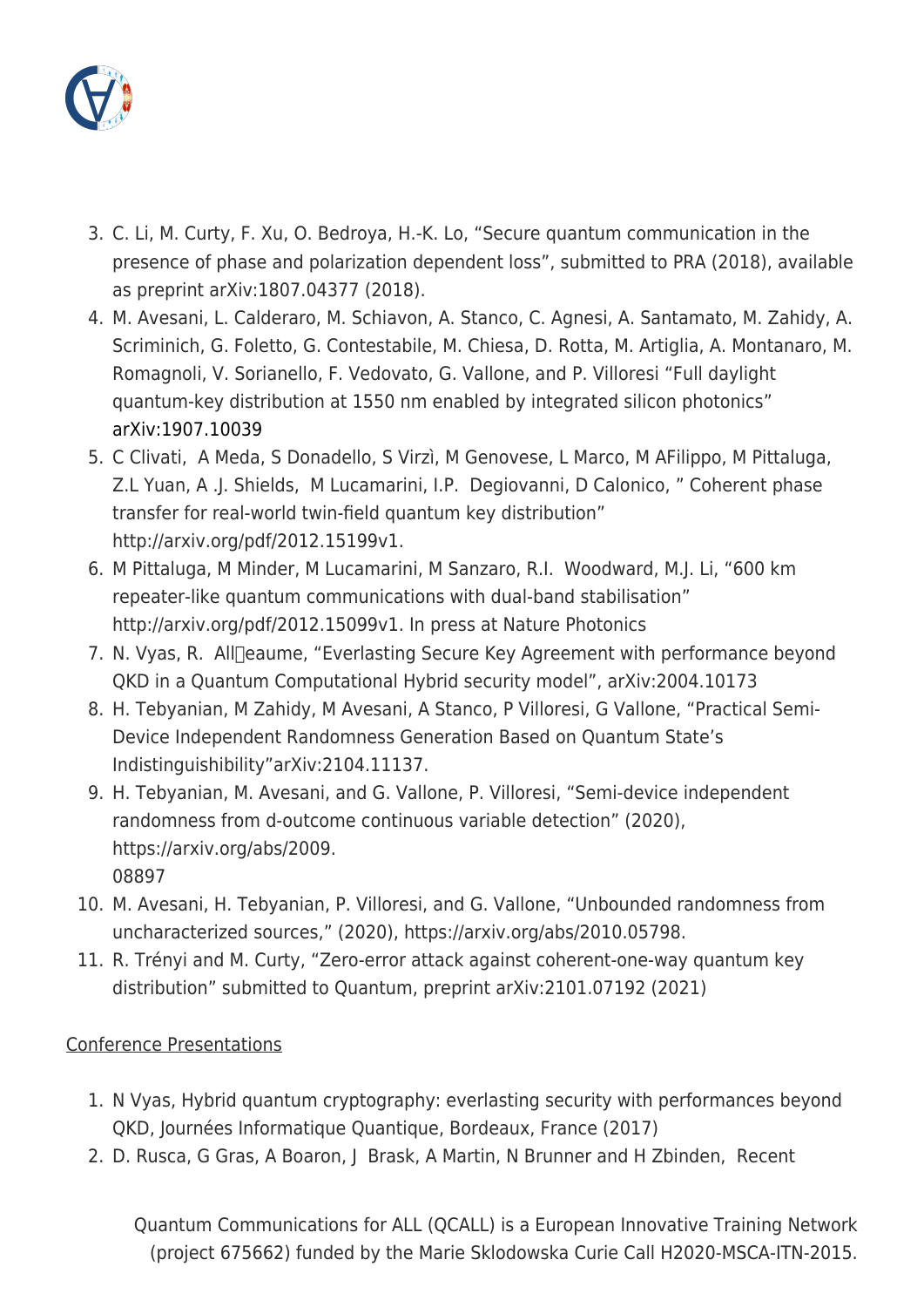

developments in Quantum Key Distribution and Random Number Generation, 7th NCCR QSIT Winter School & 8th NCCR QSIT General Meeting, Arosa (2018)

- 3. A Ortu, Broadband Raman heterodyne spectroscopy of Rare Earth-doped crystals, NCCR QSIT Junior Meeting, Passugg (2017)
- 4. G Currás Lorenzo and M Razavi, Finite-key analysis for memory-assisted quantum key distribution, 24th Young Atom Opticians Conference, Glasgow, UK (2018).
- 5. S. Bahrani, O Elmabrok, G Currás Lorenzo and M Razavi, Finite-Key Effects in Quantum Access Networks with Wireless links, IEEE GLOBECOM 2018 Workshops: Quantum Communications and Information Technology, Abu Dhabi, UAE (2018).
- 6. M. Pereira, M. Curty and K. Tamaki "Loss-tolerant cryptography with leaky sources" at IV Workshop do

Programa de Doutoramento Interuniversitario en Láser, Fotónica e Visión, Santiago de Compostela, Spain

(2018).

- 7. C. Liorni, H. Kampermann and D. Bruss, Satellite-based links for Quantum Key Distribution: beam effects and weather dependence, DPG Spring meeting, Rostock 10-15.03.19
- 8. M. Avesani, L. Calderaro, M. Schiavon, C. Agnesi, A. Santamato, A. Stanco, M. Zahidy, A. Scriminich, G. Foletto, G. Contestabile, M. Chiesa, A. Nottola, D. Rotta, S. Tirelli, M. Artiglia, A. Montanaro, M. Romagnoli, V. Sorianello, D. Dequal, G. Bianco, C. Facchinetti, A. Tuozzi, F. Vedovato, G. Vallone, and P. Villoresi – A chip based prototype for daylight free-space QKD at telecom wavelength for future satellite optical payloads – 9th International Conference on Quantum Cryptography (QCrypt), Montreal, Canada (2019)
- 9. A. Ortu, J. Etesse, M. Afzelius, A solid state quantum memory for quantum repeaters, QCALL ESR conference 2019, Mondello, Italy
- 10. A. Ortu, J. Etesse, M. Afzelius, Eu:YSO as a quantum memory for quantum repeaters, Rare Earth Ion Workshop 2019, Grenoble, France
- 11. M. Pittaluga, M. Minder, G. L. Roberts, M. Lucamarini, J. F. Dynes, Z. Yuan, A. J. Shields, Experimental twin-field quantum key distribution beyond the repeaterless secret key capacity bound – 9th International Conference on Quantum Cryptography, Montreal, Canada (2019) \* the best experimental student award
- 12. Avesani, L. Calderaro, M. Schiavon, C. Agnesi, A. Santamato, A. Stanco, M. Zahidy, A. Scriminich, G. Foletto, G. Contestabile, M. Chiesa, A. Nottola, D. Rotta, S. Tirelli, M.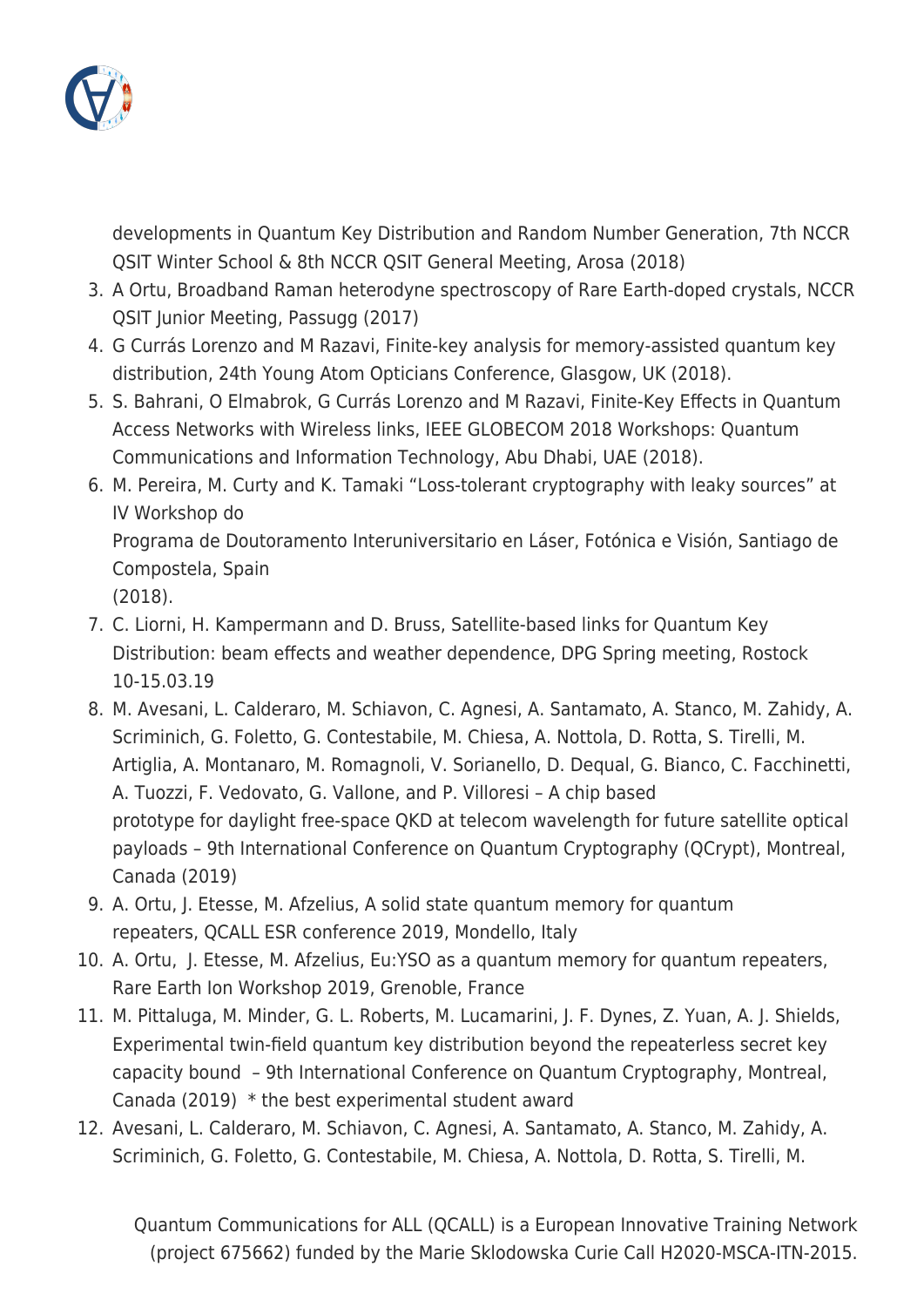

Artiglia, A. Montanaro, M. Romagnoli, V. Sorianello, D. Dequal, G. Bianco, C. Facchinetti, A. Tuozzi, F. Vedovato, G. Vallone, and P. Villoresi– A chip based prototype for daylight free-space QKD at telecom wavelength for future satellite optical payloads – 9th International Conference on Quantum Cryptography (QCrypt), Montreal, Canada (2019)

- 13. Avesani, L. Calderaro, M. Schiavon, A. Stanco, C. Agnesi, A. Santamato, M. Zahidy, A. Scriminich, G. Foletto, M. Chiesa, M. Artiglia, A. Montanaro, M. Romagnoli, V. Sorianello, F. Vedovato, G. Vallone, and P. Villoresi; QCoSOne: a chip-based prototype for daylight free-space QKD at telecom wavelength, FIO – OSA Frontiers in Optics, 2019
- 14. M. Avesani, L. Calderaro, M. Schiavon, A. Stanco, C. Agnesi, A. Santamato, M. Zahidy, A. Scriminich, G. Foletto, M. Chiesa, M. Artiglia, A. Montanaro, M. Romagnoli, V. Sorianello, F. Vedovato, G. Vallone, and P. Villoresi; Silicon photonics-based experimental daylight free-space quantum key distribution at telecom wavelength, SPIE Photonics West – San Francisco, California, United States, Feb 1-6, 2020
- 15. M Pittaluga, "Dual-band phase stabilization technique for phase-sensitive quantum communications", QCALL Final Symposium on Advances in Quantum Communications, May 2021, Virtual
- 16. M Pittaluga "Long distance Quantum Key Distribution over GÉANT fibre network", 17/03/21 – GÉANT infoshare meeting, Virtual
- 17. M Pittaluga, "Experimental repeater-like quantum communications over 600 km of optical fibre with dual-band phase stabilisation", QCrypt 2021, Aug 2021, Virtual
- 18. Á. Navarrete, M. Pereira, M. Curty, K. Tamaki, "Practical quantum key distribution secure against side channels" at Security Proofs in QKD Workshop, virtual event organised by the University of Waterloo and the University of Toronto (2020)
- 19. M. Pereira, G. Kato, A. Mizutani, M. Curty and K. Tamaki, "Quantum key distribution with correlated sources" at the 10th International Conference on Quantum Cryptography (QCrypt), virtual event (2020)
- 20. Á. Navarrete, M. Pereira, M. Curty, K. Tamaki, "Bridging the gap between theory and practice of quantum key distribution", QCALL Final Symposium on Advances in Quantum Communications, (2021)
- 21. G. Currás-Lorenzo, Á. Navarrete, M. Pereira and K. Tamaki, "Finite-key analysis of losstolerant quantum key distribution based on random sampling theory",  $11<sup>th</sup>$  International Conference on Quantum Cryptography (QCrypt), (2021)
- 22. G. Gras, D. Rusca, H. Zbinden and F. Bussières, "Bounding the information leakage in quantum hacking photon statistics", QCALL Early-Stage Researchers Conference, 2019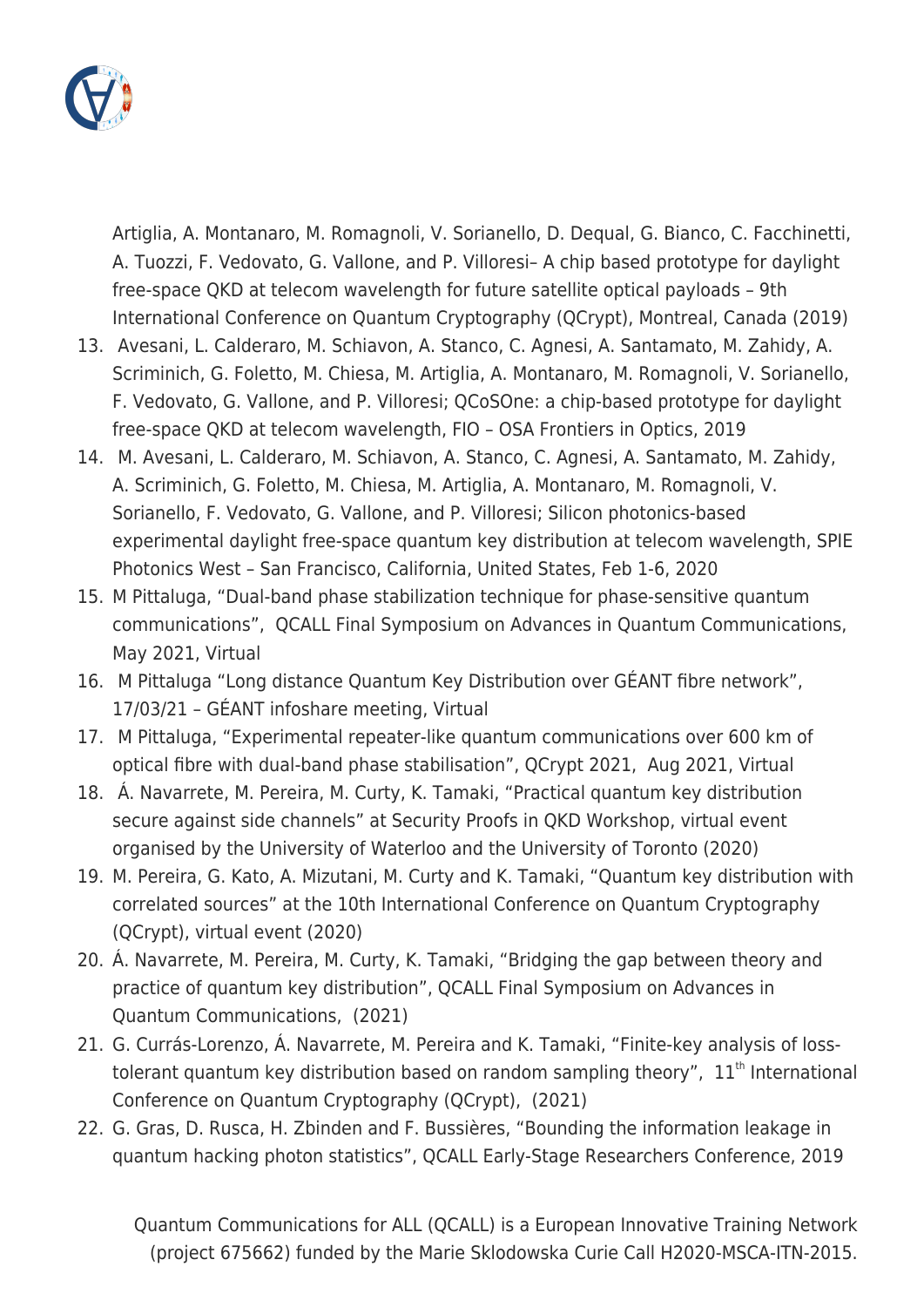

- 23. G. Gras, D. Rusca, H. Zbinden and F. Bussières, "Countermeasure against quantum hacking using detection statistics", QCALL Final Symposium, 2021
- 24. M Avesani, LCalderaro, M Schiavon, A Stanco, C Agnesi, Ao Santamato, M Zahidy, A Scriminich, G Foletto, M Chiesa, M Artiglia, A Montanaro, M Romagnoli, V Sorianello, F Vedovato, G Vallone, P Villoresi "Silicon photonics-based experimental daylight freespace quantum key distribution at telecom wavelength" , Advanced Optical Techniques for Quantum Information, Sensing, and Metrology, 4-5 February 2020
- 25. C Agnesi, L Calderaro, M Avesani, A Stanco, G Foletto, M Zahidy, A Scriminich, F Vedovato, G Vallone, P Villoresi , "Simple and robust QKD system with Qubit4Sync temporal synchronization and the POGNAC polarization encoder", Optical Fiber Communication Conference, 6-11 June 2021
- 26. C. Liorni, H. Kampermann and D. Bruss, Satellite- vs ground-based quantum networks and the role of quantum repeaters, QCall ESR conference, Mondello 16-19.09.19
- 27. C. Liorni, H. Kampermann and D. Bruss, Intercontinental communication through spaceborne quantum repeaters, QCall final symposium, Online conference 3-5.05.21
- 28. Ortu, A. Tiranov, E. Zambrini Cruzeiro, N. Gisin, and M. Afzelius, Broadband Raman heterodyne spectroscopy of Rare Earth-doped crystals, QSIT Junior meeting 2017, Passugg, Switzerland
- 29. Ortu, A. Tiranov, S. Welinski, F. Fröwis, N. Gisin, A. Ferrier, P. Goldner, and M. Afzelius, Simultaneous coherence enhancement of optical and microwave transitions in solidstate electronic spins, Annual meeting of the Swiss Physical Society 2018, Lausanne, Switzerland
- 30. Ortu, J. Etesse, M. Afzelius, Eu:YSO as a quantum memory for quantum repeaters, Rare Earth Ion Workshop 2019, Grenoble, France
- 31. Currás-Lorenzo, A. Navarrete, K. Azuma, G. Kato, M. Curty, and M. Razavi, "Tight finitekey security for twin-field quantum key distribution", 3rd Workshop on Security Proofs in QKD, Online event organised by U of Waterloo and U of Toronto (2020)
- 32. Currás-Lorenzo, A. Navarrete, M. Pereira, and K. Tamaki, "Using random sampling theory to prove the finite-key security of non-standard QKD protocols", QCALL Final Symposium on Advances in Quantum Communications, (2021)
- 33. T Roger, T K. Paraiso, I De Marco, D G. Marangon, Z Yuan, and A J. Shields. "Real-time interferometric quantum random number generation on chip". CLEO 2019, San Jose, CA (USA), 2019.
- 34. I De Marco, T K. Paraiso, T Roger, D G. Marangon, J F. Dynes, M Lucamarini, ZYuan, and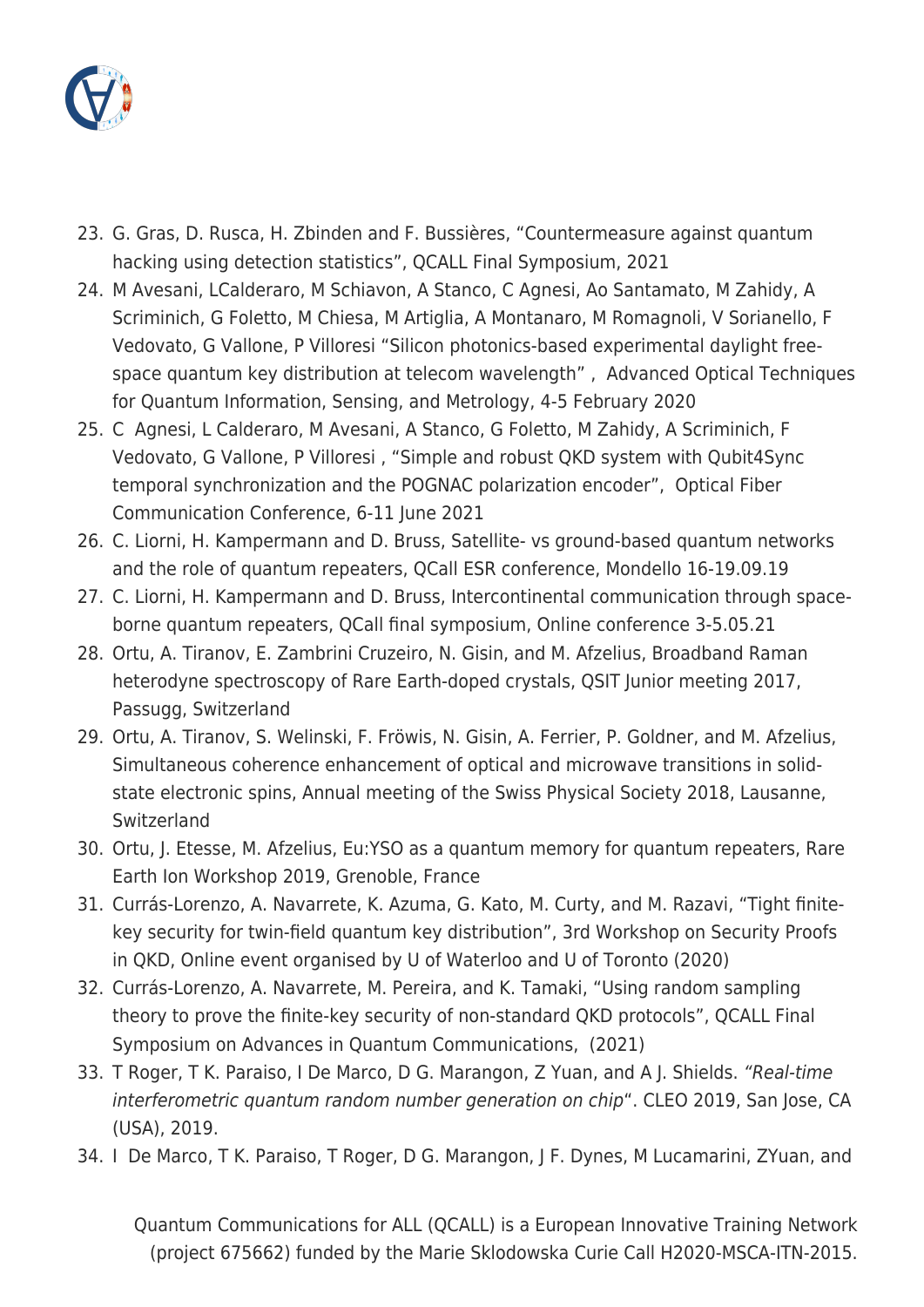

A J. Shields. "Integrated photonic technologies for quantum communications". QCALL Early-Stage Researchers Conference, Palermo (Italy), 2019.

- 35. I De Marco, TK. Paraiso, T Roger, D G. Marangon, J F. Dynes, M Lucamarini, Z Yuan, and A J. Shields. "Integrated photonic technologies for quantum communications". QCALL Final Symposium , 2021
- 36. R. Trényi, M. Curty, "The asymptotic performance of coherent-one-way quantum key distribution", to the conference QCrypt 2021
- 37. R. Trényi, M. Curty, "Performance of the coherent-one-way quantum key distribution protocol", at QCALL Final Symposium on Advances in Quantum Communications , 3-5 May 2021.
- 38. S Ghorai, "Asymptotic Security of Continuous-Variable QKD with a Discrete Modulation",QCALL Early-Stage Researchers Conference, Palermo (Italy), 2019
- 39. D Rusca, "Fast and practical quantum key distribution". QCALL Final Symposium , 2021
- 40. S Ghorai, "Continuous-Variable Quantum Money with Classical Verification", QCALL Final Symposium , 2021
- 41. Grasselli, G. Murta, H. Kampermann, and D. Bruß, "Entropic bounds for multiparty device-independent cryptography", ML4Q virtual conference, 24-26 February 2021
- 42. Grasselli, G. Murta, H. Kampermann, and D. Bruß, "Entropy bounds for multipartite device-independent cryptography", QCALL Final Symposium on Advances in Quantum Communications , 3-5 May 2021
- 43. H Tebyanian, M Zahidy, M Avesani, A Stanco, P Villoresi, G Vallone, Practical semi-self testing randomness generation based on quantum state's indistinguishability, QCALL Final Symposium on Advances in Quantum Communications, May 3-5, 2021 — Online.
- 44. H Tebyanian, M Avesani, G Vallone, P Villoresi, Semi-device independent randomness from d-outcome continuous-variable detection, 20th Asian Quantum Information Science Conference, December 7-9, 2020 — Sydney, Australia.
- 45. M Avesani, H Tebyanian, G Vallone, P Villoresi, Semi-device independent randomness from d-outcome continuous-variable detection, 20th Asian Quantum Information Science Conference, December 7-9, 2020 — Sydney, Australia.
- 46. H Tebyanian, M Avesani, G Vallone, P Villoresi, Semi-DI QRNG, QCALL ESR Conference 2019, Mondello, Sicily, September 16-19, 2019.
- 47. M Avesani, H Tebyanian, G Vallone, P Villoresi, Semi-Device-Independent QRNG based on the overlap assumption and hetero- dyne detection, International Workshop for Young Researchers on the Future of Quantum Science and Technology, February 3-6,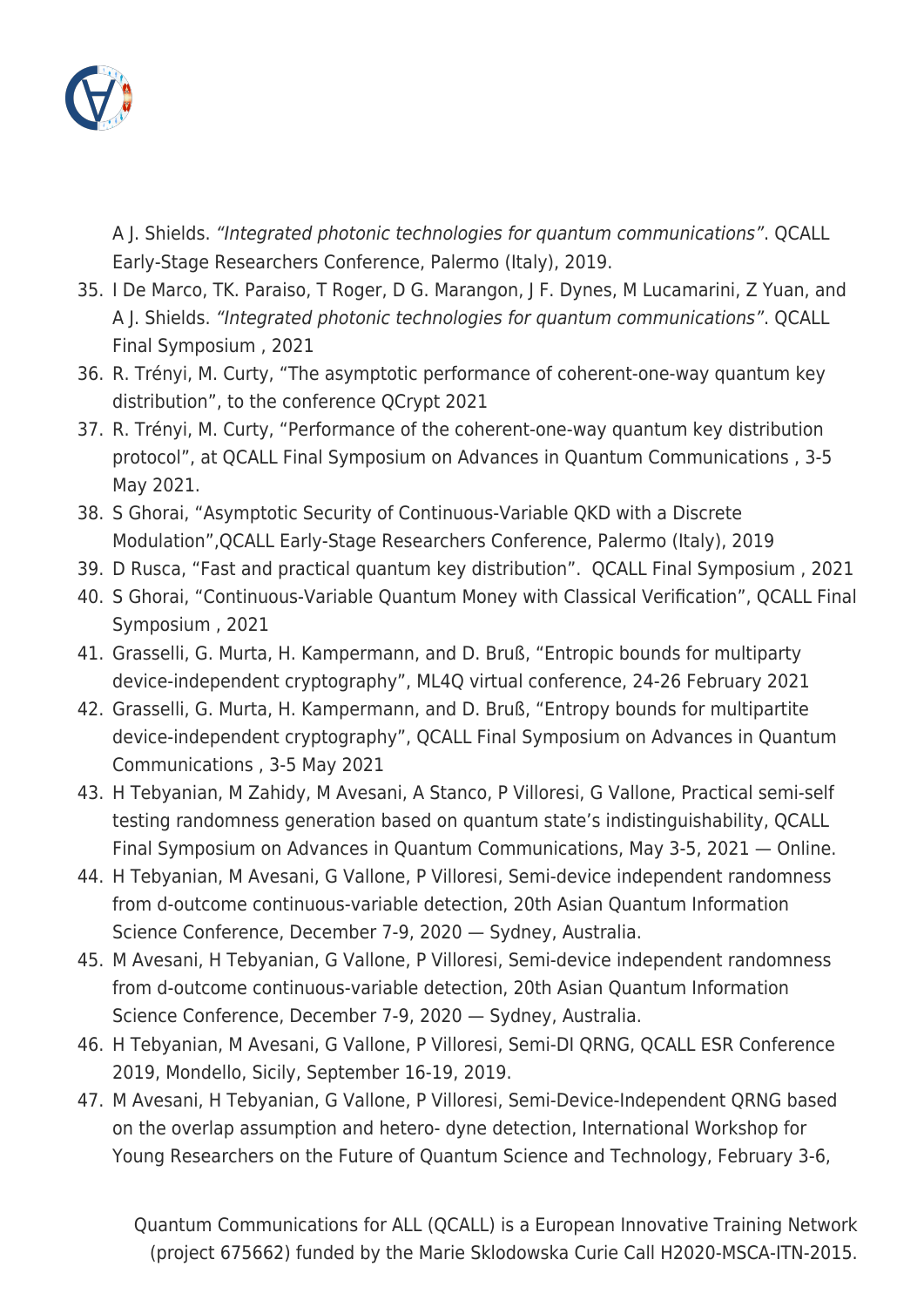

2020 — Tokyo, Japan.

- 48. H Tebyanian, M Avesani, G Vallone, P Villoresi, Semi-Device-Independent QRNG based on the overlap assumption and heterodyne detection, Quantum Technology International Conference-QTech, November 2020.
- 49. D Rusca, H Tebyanian, G Vallone, P Villoresi, Fast self-testing Quantum Random Number Generator based on homodyne detection.
- 50. M Avesani, H Tebyanian, G Vallone, P Villoresi, Semi-Device-Independent QRNG based on the overlap assumption and hetero- dyne detection, Frontiers in Optics(FiO), Technical Conference & Virtual Exhibits, 14 – 17 September 2020.

## **Posters**

- 1. A Ortu, A Tiranov, E Zambrini Cruzeiro, N Gisin and M Afzelius, Broadband Raman heterodyne spectroscopy of Rare Earth-doped crystals, NCCR QSIT Junior Meeting, Passugg (2017)
- 2. G Currás Lorenzo and M Razavi, Finite-key analysis for memory-assisted quantum key distribution, International Conference on Challenges in Quantum Information Science, Tokyo, Japan (2018)
- 3. G Currás Lorenzo and M Razavi, Finite-key analysis for memory-assisted decoy-state quantum key distribution, 8th International Conference on Quantum Cryptography, Shanghai, China (2018)
- 4. [34] D. Rusca, A Boaron, F Grünenfelder, A Martin and H Zbinden. The 1-decoy state protocol: the best choice for practical QKD, 8th International Conference on Quantum Cryptography, Shanghai, China (2018)
- 5. Y Jing, Resource analysis of future quantum repeater networks, 24th Young Atom Opticians Conference, Glasgow, UK (2018)
- 6. Y Jing and M Razavi, Resource analysis of future quantum repeater networks, 8th International Conference on Quantum Cryptography, Shanghai, China (2018)
- 7. F Grasselli, Hermann Kampermann and D Bruss, Finite-key effects in multi-partite quantum key distribution protocols, DPG Spring Meeting, Erlangen, Germany (2018) and 8th International Conference on Quantum Cryptography, Shanghai, China (2018)
- 8. G Roberts, M Pittaluga, M Minder, J F. Dynes, Z Yuan, M Lucamarini and A J. Shields, Patterning-effect-free intensity modulator for decoy-state quantum key distribution, 8th International Conference on Quantum Cryptography, Shanghai, China (2018)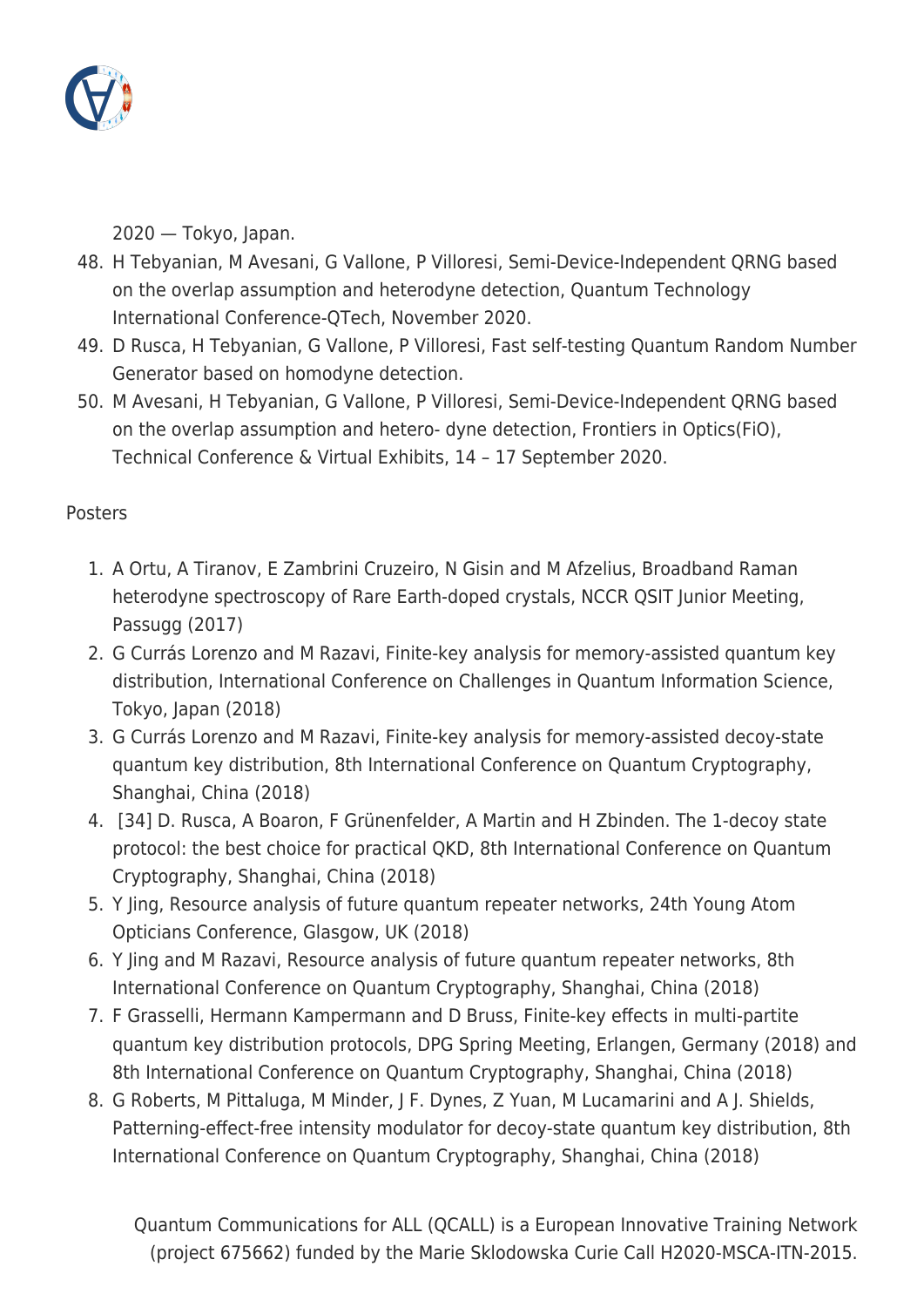

- 9. M Pereira, M Curty and K Tamaki, Loss-tolerant quantum cryptography with leaky sources, 8th International Conference on Quantum Cryptography, Shanghai, China (2018)
- 10. C Liorni, Hermann Kampermann and D Bruß, Satellite-based quantum links for QKD: beam effects and weather dependence, DPG Spring Meeting, Erlangen, Germany (2018) and 8th International Conference on Quantum Cryptography, Shanghai, China (2018)
- 11. N Vyas and R Alléaume, Quantum Computational Hybrid Cryptography, 8th International Conference on Quantum Cryptography, Shanghai, China (2018)
- 12. A Ortu, A Tiranov, S Welinski, F Fröwis, A Ferrier, P Goldner, N Gisin, and M Afzelius, Simultaneous coherence enhancement of optical and microwave transitions in solidstate electronic spins, 7th NCCR QSIT Winter School & 8th NCCR QSIT General Meeting, Arosa (2018)
- 13. M. Pereira, M. Curty and K. Tamaki, "Finite-key security analysis of quantum key distribution with flawed and leaky sources" at the 9th International Conference on Quantum Cryptography (QCrypt), Montreal, Canada (2019)
- 14. Currás Lorenzo, A. Navarrete, K. Azuma, M. Curty and M. Razavi, Tight finite-key security for twin-field quantum key distribution, Int. Conf. on Quantum Cryptography (QCrypt), Montreal, Canada (2019)
- 15. Trényi, K. Azuma, M. Curty, Beating the repeaterless bound with adaptive measurement-device-independent quantum key distribution, 9th International Conference on Quantum Cryptography, Montreal, Canada, 2019 (QCrypt 2019)
- 16. C. Liorni, H. Kampermann, D. Bruß,"Satellite- vs Ground-based quantum networks and the role of quantum repeaters", QCrypt 2019 International Conference on Quantum Cryptography, Montreal, Canada
- 17. Mujtaba Zahidy, Matteo Schiavon, Marco Avesani, Alberto Santamato, Andrea Stanco, Luca Calderaro, Costantino Agnesi, Francesco Vedovato, Giuseppe Vallone, Paolo Villoresi – Terrestrial free space daylight QKD at 100MHz – European Quantum Technologies Conference, Grenoble, France (2019)
- 18. Y Jing, Daniel Alsina Leal and M. Razavi Quantum key distribution over quantum repeaters with repetition code, 9th International Conference on Quantum Cryptography, Montreal, Canada (2019)
- 19. G. Gras, D. Rusca, H. Zbinden and F. Bussières, Bounding the information leakage in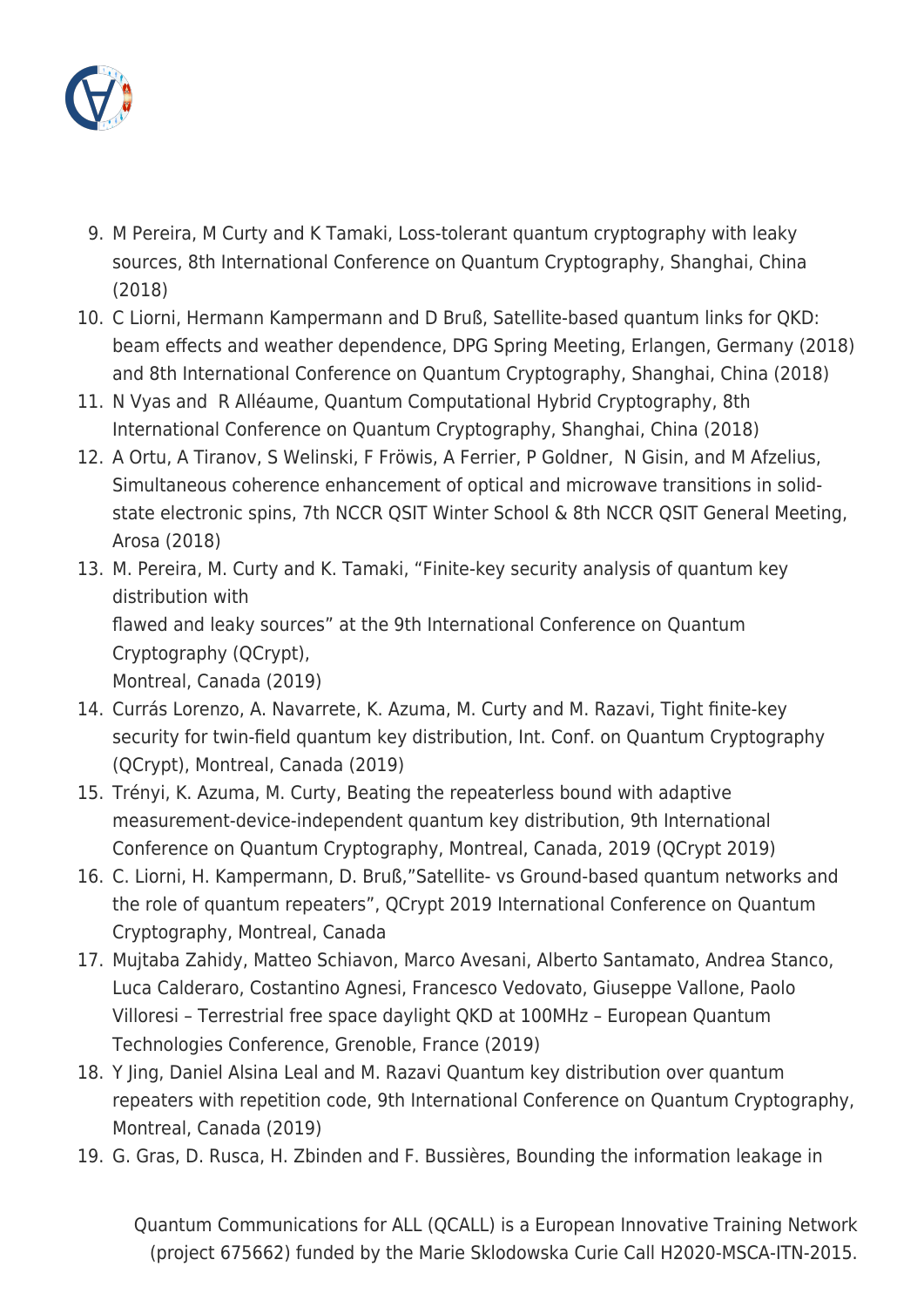

quantum hacking using photon statistics, QCrypt, Montréal, Canada (2019)

- 20. A. Ortu, A. Tiranov, S. Welinski, F. Fröwis, A. Ferrier, P. Goldner, N. Gisin, and M. Afzelius, Simultaneous coherence enhancement of optical and microwave transitions in solid-state electronic spins, School of Quantum Secure Communications, Baiona, Spain
- 21. A. Ortu, A. Tiranov, S. Welinski, F. Fröwis, A. Ferrier, P. Goldner, N. Gisin, and M. Afzelius, Simultaneous coherence enhancement of optical and microwave transitions in solid-state electronic spins, School of Quantum Communication Networks, Padua, Italy
- 22. A. Ortu, J. Etesse, N. Gisin, and M. Afzelius, Technical improvements towards a Rare Earth ion-based quantum repeater, Rare Earth Ion Workshop 2018, Geneva, Switzerland
- 23. M Schiavon, M Zahidy, M Avesani, A Santamato, A Stanco, L Calderaro, C Agnesi, F Vedovato, G Vallone, P Villoresi; Establishing and characterizing a free space optical link over 10 km, School of Quantum Communications Networks (SQCN), Padova, Italy (2018)
- 24. C. Liorni, H. Kampermann and D. Bruss, Satellite- vs ground-based quantum networks and the role of quantum repeaters, QCrypt2019, Montreal 26-30.08.19
- 25. C. Liorni, H. Kampermann and D. Bruss, Quantum repeaters in space, QCrypt2020, Online conference 10-14.08.20
- 26. Ortu, J. Etesse, N. Gisin, and M. Afzelius, Technical improvements towards a Rare Earth ion-based quantum repeater, Rare Earth Ion Workshop 2018, Geneva, Switzerland
- 27. G. Currás-Lorenzo, L. Wooltorton, M. Razavi, "Twin-field quantum key distribution with discrete phase randomization", 10th Int. Conf. on Quantum Cryptography (QCrypt), Online (2020)
- 28. H Tebyanian, M Avesani, G Vallone, P Villoresi, Semi-device independent randomness from d-outcome continuous-variable detection, YQIS 2021
- 29. H Tebyanian, M Avesani, G Vallone, P Villoresi, Semi-Device-Independent quantum random number generation, QID 2021
- 30. H Tebyanian, M Avesani, G Vallone, P Villoresi, Semi-Device-Independent QRNG based on the energy bound, QIP 2021
- 31. H Tebyanian, M Avesani, G Vallone, P Villoresi, Semi-Device-Independent QRNG based on the overlap assumption and heterodyne detection, QCrypt 2020, online conference.
- 32. H Tebyanian, M Avesani, G Vallone, P Villoresi, QRNG based on energy bound, QCRYPT2019 Montreal, Canada, 26–30 August 2019.

Invited talks by QCALL supervisors (partial list)